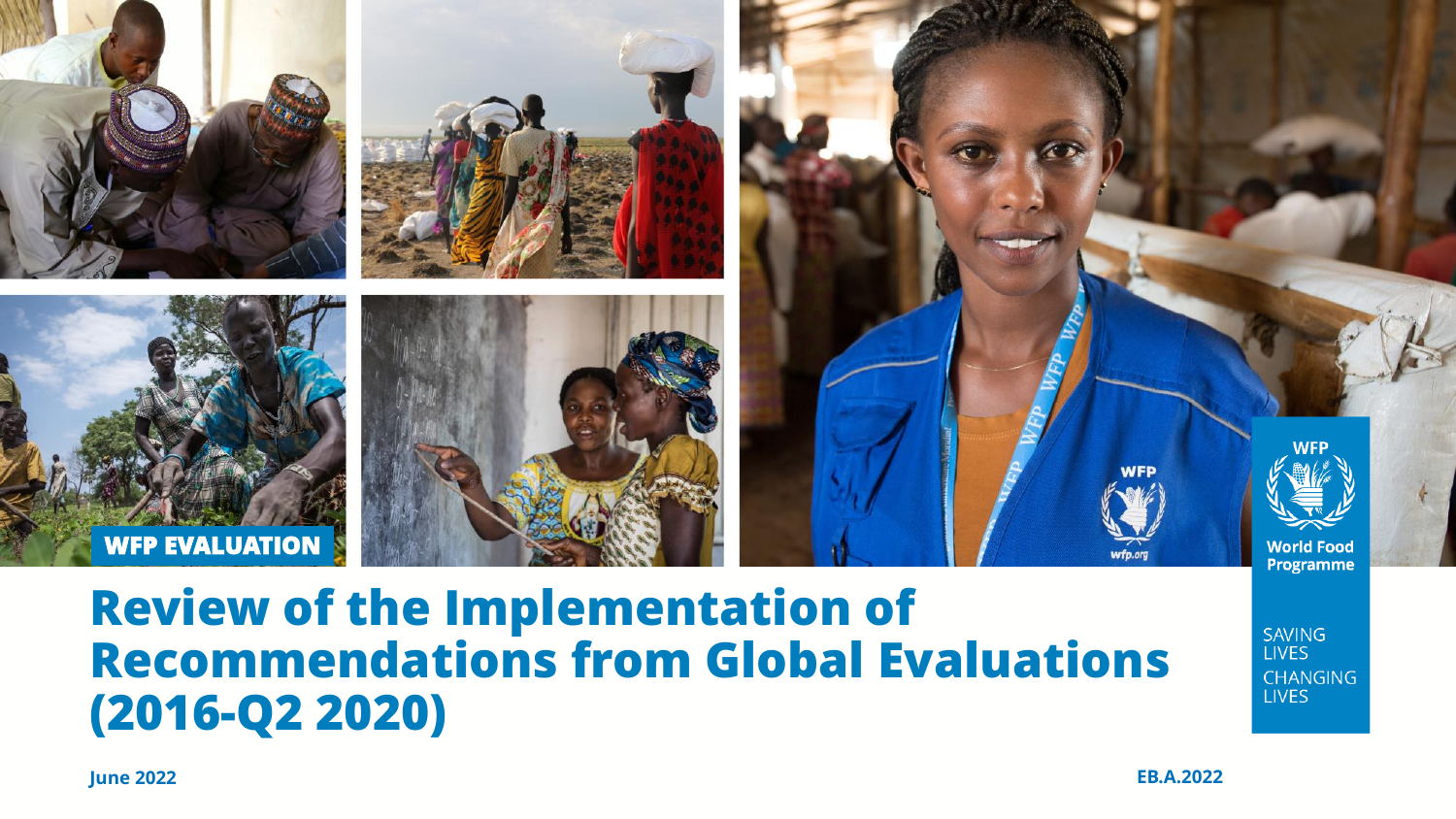## Purpose of the Review

- 1. Shed light on the **utility of evaluation**  recommendations
- 2. Learn about processes for the **preparation and follow up of management responses**
- 3. Identify areas of **progress in implementing** follow- up actions and **gaps** in implementation



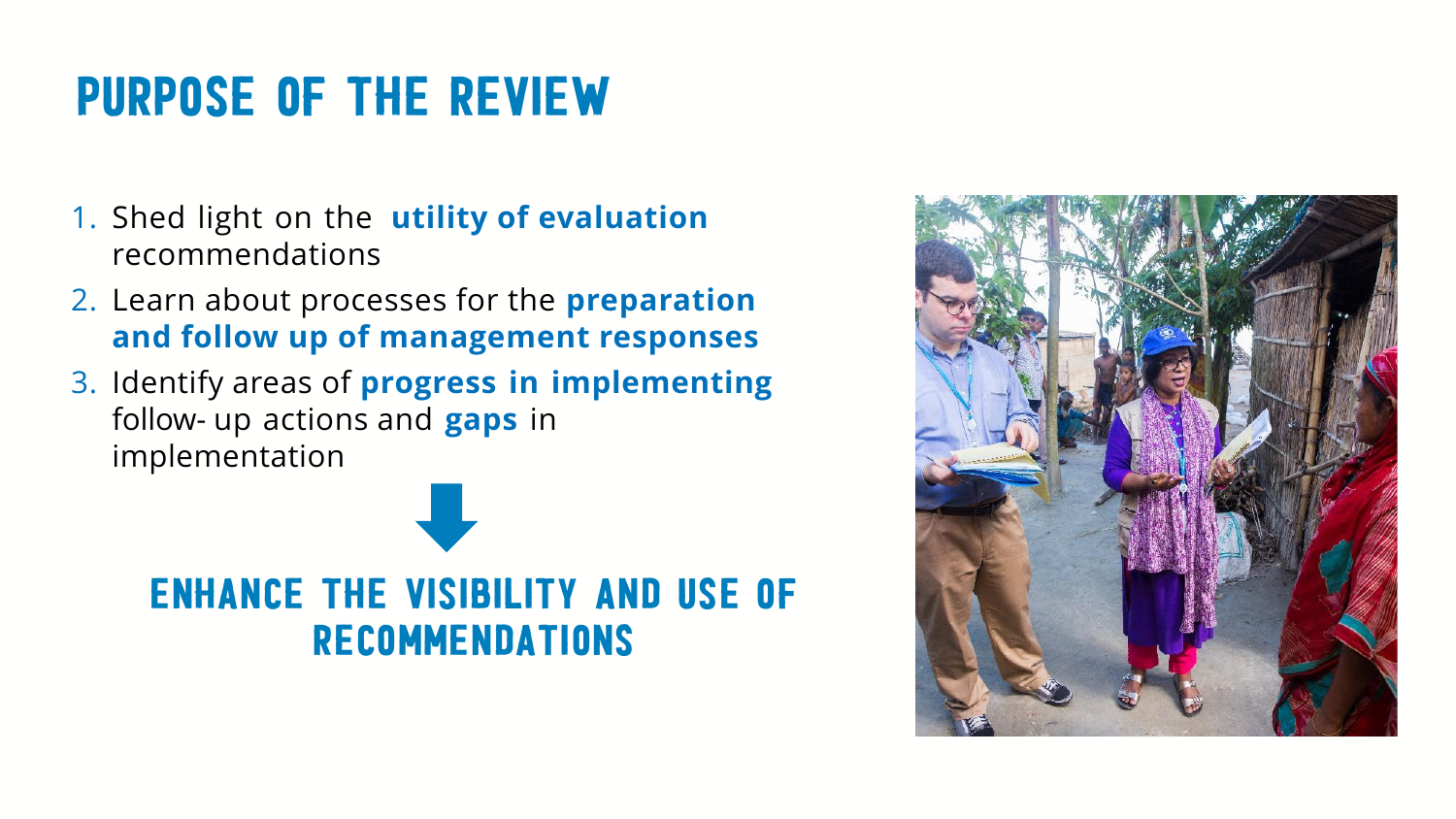# Scope and outputs

**GLOBAL EVALUATIONS (2016 – Q2 2020)**

#### **STAND-ALONE REPORTS**

- Ä Funding WFP's Work
- $\bm{\Theta}$ Gender Policy
- **PEOPLE Strategy**
- Safety Nets iój
- Enhanced Resilience <u> 322.</u>
- $\parallel$ = Pilot CSPs
- W Humanitarian Protection
- $\mathbf{\hat{J}}$ Humanitarian Principles
- m Partnership Strategy
- $\mathbf{r}^{\mathbf{t}}$ Capacity Development

#### **SYNTHESIS REPORT**

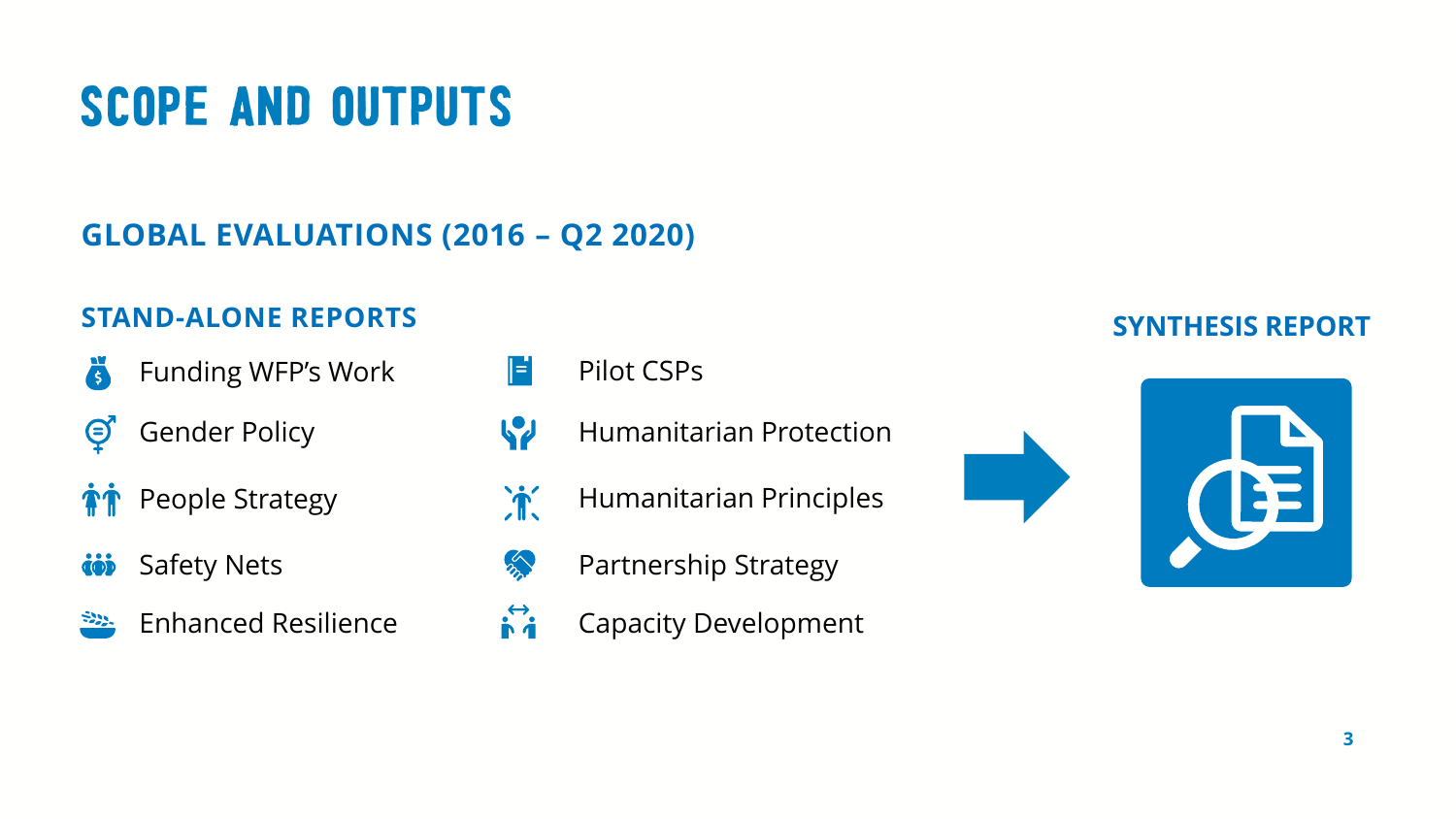# Agreement with recommendations

### **Management agreed or partially agreed with all 65 recommendations**

#### **REASONS FOR HIGH LEVEL OF AGREEMENT**



Participatory formulation of recommendations



Close involvement by OEV evaluation managers

#### **REASONS FOR PARTIAL AGREEMENT**



Non-alignment with WFP's policies and pragmatic nature



Over-ambition in addressing findings



Resource constraints **<sup>4</sup>**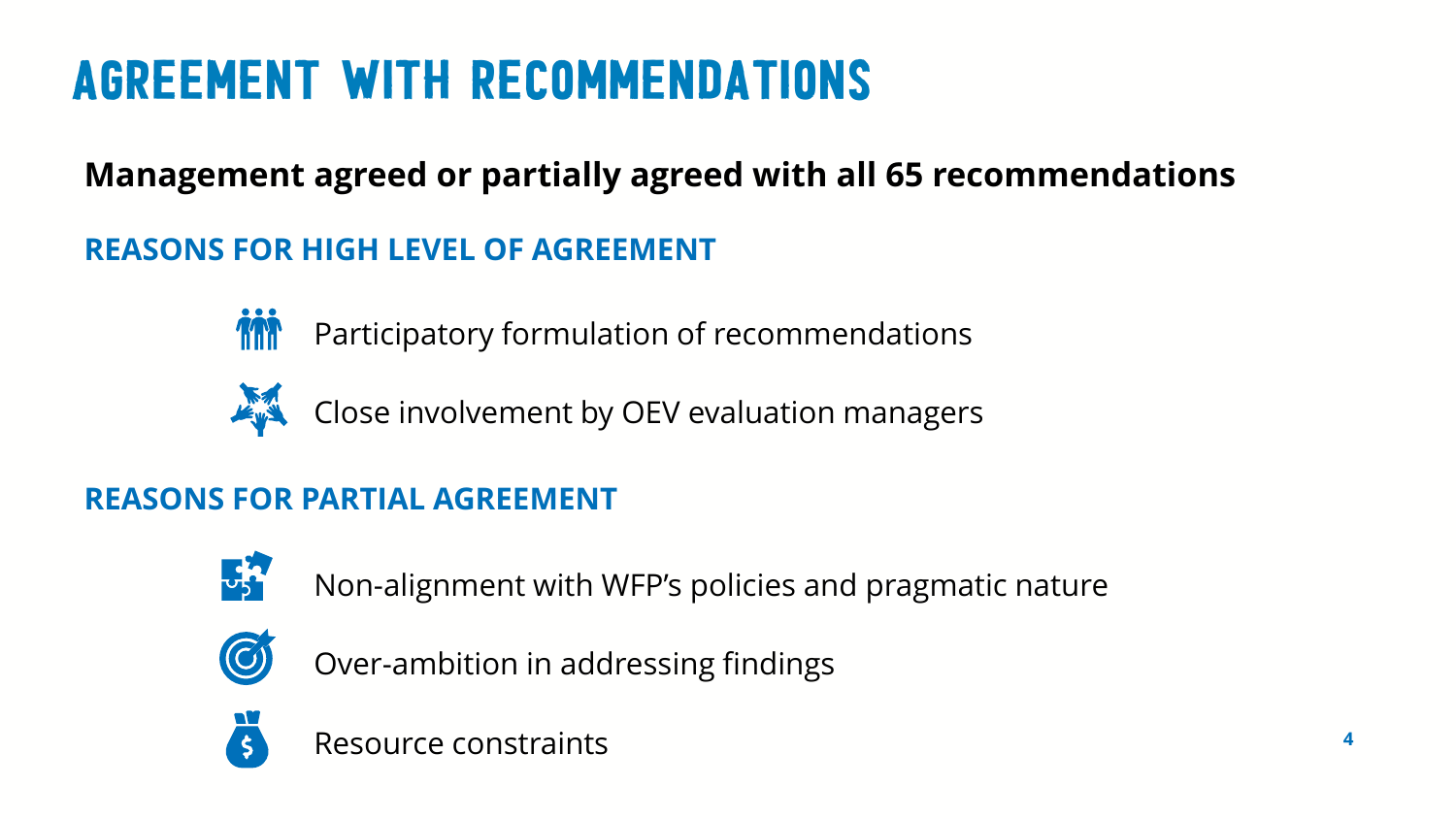## Follow-up to recommendations and perceived utility



On average, management responses have a satisfactory score for actionability (specificity, measurability, assignability and timeboundness)



All interviewed implementation focal points confirmed that the recommendations were useful



Full implementation of one third of actions that were marked as implemented in R2 could not be confirmed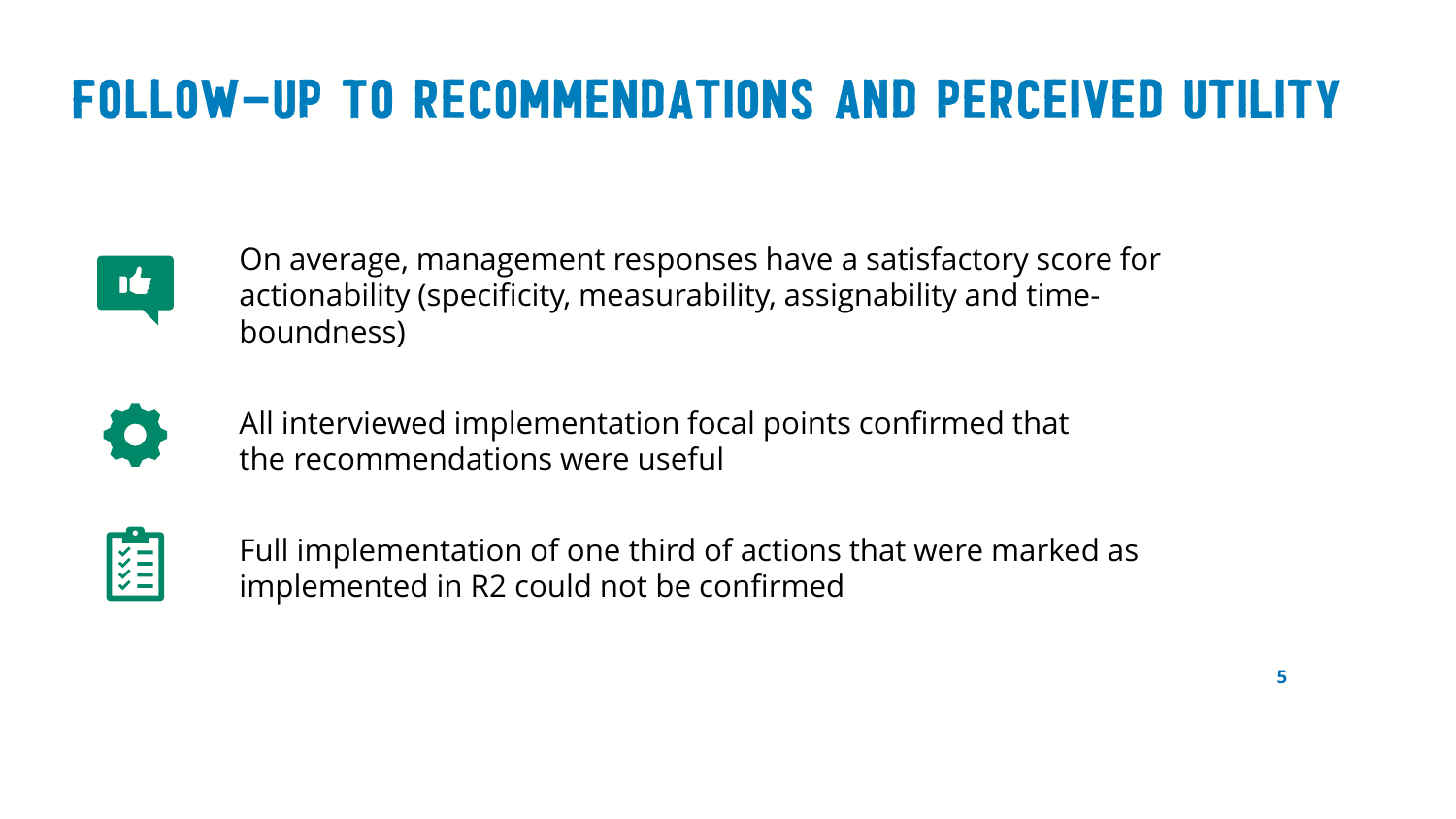### Factors enabling or hindering implementation

### Enabling factors

- Flexibility of the organization
- Focussed leadership
- Commitment and collaboration
- Evaluation quality

### Hindering factors

- Consideration of inter-dependencies and competing priorities, unrealistic time frames, excessive operational details
- Management responses' proposed actions muddling up recommendations' initial guidance
- Resource constraints





### timely analysis of management response follow-up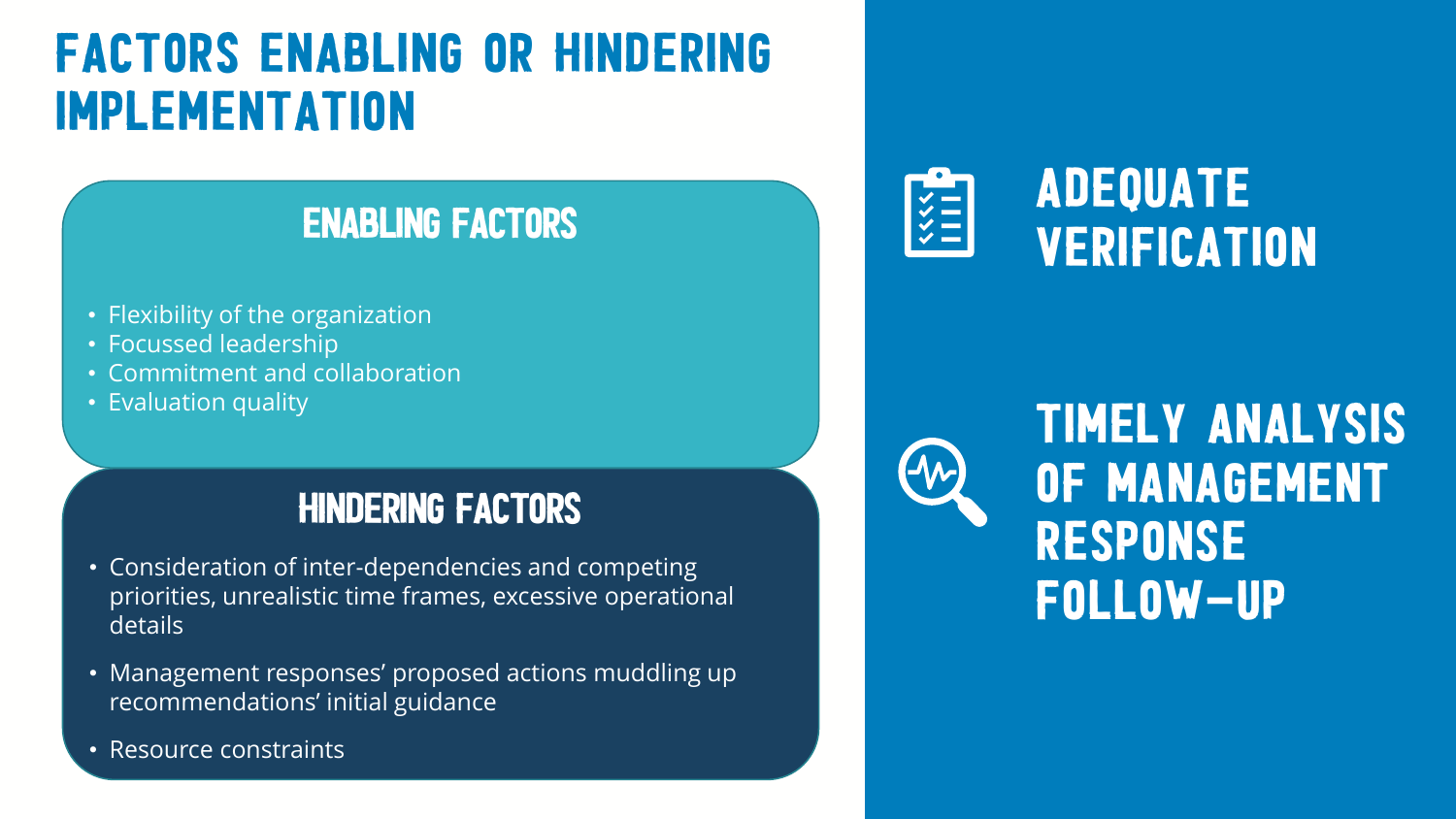### Key themes of strategic relevance that require further action

| <b>CROSSCUTTING THEMES</b>          | <b># RECOMMENDATIONS</b> |
|-------------------------------------|--------------------------|
| <b>Funding</b>                      | 11                       |
| <b>Human Resources</b>              | 10                       |
| Performance Management / Monitoring | 8                        |
| Partnerships                        | 7                        |
| <b>CSPs or Interim CSPs</b>         | 6                        |
| Gender                              | 3                        |
| <b>Capacity Strengthening</b>       | 3                        |